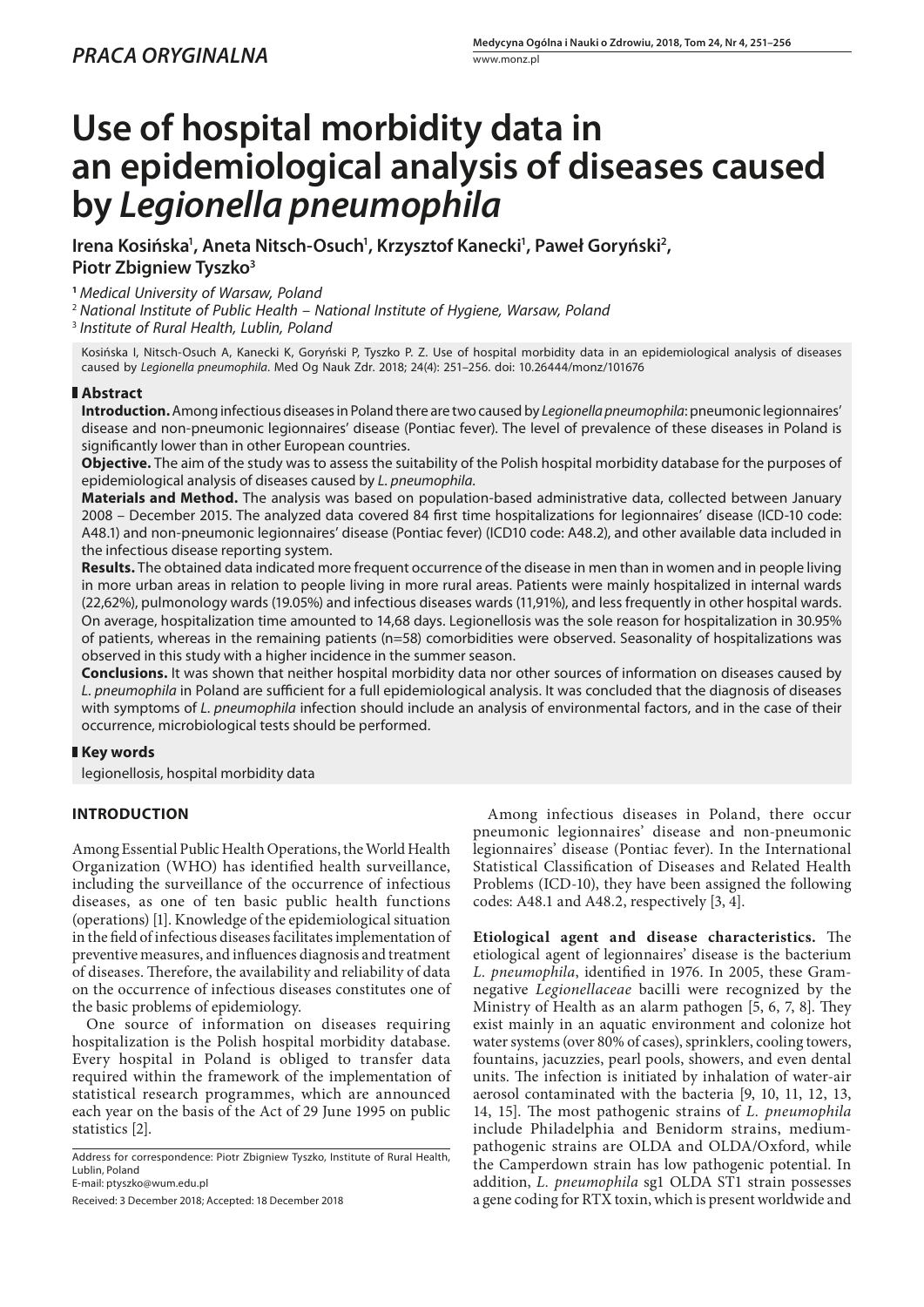is considered to be a human factor of infections, including hospital-acquired infections [16, 17, 18, 19].

The incubation period of *L. pneumophila* is 2–10 days, but it can be longer (even up to 16 days) [20]. The course of infection can range from mild to life-threatening. Typical symptoms of legionellosis are dyspnoea, high fever, nervous system symptoms (confusion, loss of consciousness), digestive system symptoms (nausea, diarrhea, vomiting), renal failure, and others [21, 22, 23, 24]. The disease can last up to several weeks, and mortality can range from 3% – 50% [21, 22, 23, 24]; however, in the case of immunosuppressive treatment of comorbidities it is estimated at 80% [22, 24]. Death occurs as a result of progressive pneumonia with respiratory failure and/or shock with multiple organ failure [20]. This depends on the disease category, general health condition of the patient and properties of the bacterial strain. [21, 24]

For the purpose of protection against infections, special requirements regarding levels of *Legionella sp* have been introduced, especially in entities offering medical services (stationary and round-the-clock health services), collective housing buildings and public buildings, where a water-air aerosol is produced in the course of their utilization. In medical entities, where immunocompromised patients are staying (including those who are administered immunosuppressive treatment), the limit value <50 CFU/1000 ml of water is allowed [25]. This regulation liberalizes the previous value of 0 CFU/1000 ml, which prevented certain hospital wards from functioning. The current solution is in line with the WHO recommendations [26, 27]. However, identification of all immunocompromised patients in particular wards can pose a certain difficulty. These wards include transplantation wards, oncology wards, wards where immunosuppressive treatment is administered, intensive care units, geriatric, pulmonology, and other hospital wards [28, 29, 30].

**Incidence.** According to the data of the European Union and the European Environment Agency (EU/EEA), the average incidence in Europe (30 countries) exceeds 1.0/100,000, whereas in Poland it amounts to 0.03–0.23/100,000 [31, 32, 33]. The majority of reported cases (70–80%) are patients over 50 years of age, 60–70% of whom are men [31]. Due to the differences in the disease incidence in Poland and the EU, an up-to-date analysis of the epidemiology of this infectious disease in Poland is becoming an important issue, along with an attempt to explain the observed differences.

#### **OBJECTIVE**

The aim of the study is to assess the suitability of the Polish hospital morbidity database for an epidemiological analysis of diseases caused by *L. pneumophila*. In recent years, this type of data has been used to assess the prevalence of several diseases, such as Systemic Sclerosis [34], Behçet's disease [35], Churg and Strauss syndrome [36], Kawasaki disease [37], polyarteritis nodosa [38], granulomatosis with polyangiitis [39], and Paget›s disease [40]. Information obtained from the analysis of data on hospital morbidity may be used in clinical practice.

#### **MATERIALS AND METHOD**

The analysis was based on population-based administrative data, collected between January 2008 – December 2015. |The analyzed data covered 84 first time hospitalizations for legionnaires' disease (A48.1) and non-pneumonic legionnaires› disease (Pontiac fever) (A48.2). Data were collected by the National Institute of Public Health, as part of the Polish hospital morbidity study. Data on all inpatients discharged alive or dead from all hospitals, excluding psychiatric and military hospitals, are obligatorily sent to the Institute, usually on a monthly basis. The database contains information about each hospitalization, including ICD-10 codes of the admitting diagnosis and comorbidities, dates of admission and discharge, birth date, gender, and place of residence. The database does not contain patients' names. Demographic data for the general Polish population was obtained from the Central Statistical Office in Poland [41]. For the purpose of analysis, the following age categories indicated by the WHO were applied: 0–4, 5–14, 15–24, 25–44, 45–64 and 64+ years of age [31].

Statistical analyses were performed using Statistica Software [42]. Descriptive statistics assessed included means, medians and ranges for continuous variables, and absolute numbers and proportions for categorical data.

#### **RESULTS**

Characteristics of the studied group are presented in Table 1.

Table 1. Characteristics of patients hospitalized for diseases caused by *L. pneumophila* in Poland in 2008–2015

| No. of hospitalized patients | 84                            |                          |  |
|------------------------------|-------------------------------|--------------------------|--|
| Gender<br>$N$ /%             | Man<br>46 (54,76)             | Woman<br>38 (45.24)      |  |
|                              |                               |                          |  |
| Place of residence<br>$N$ /% | Urban area<br>59 (70.3)       | Rural area<br>24 (28.57) |  |
| Average age of patients      | 45.6 years ( $SD±21.32$ )     |                          |  |
| Age range                    | $2 - 84$ years                |                          |  |
| Average hospitalization time | 14.68 days (SD±10.80)         |                          |  |
| Deaths                       | 4 (4.76% of hospitalizations) |                          |  |
|                              |                               |                          |  |

The percentage of patients in the youngest age groups, 0–4 years and 15–24 years, ranged from 4.6% – 5.6%. It was higher in older age groups and amounted to 30.6% for the age group 25–44 years, 33.4% for the age group 45–64 years, and 20.1% for the age group 65 years and more. Distribution of legionellosis cases in individual voivodships in Poland in the years 2008–2015 varied greatly. Among 137 reported cases, 25.5% occurred in Silesian Province, 16.6% in the Mazowiecki Province, 9.49% in Kujawski-Pomorski Province and 8.03% in Lubuski Province. The lowest incidence was observed in Zachodni-Pomorski Province (1.46%). In other regions, the incidence ranged between 2–6% [32].

Patients were mainly hospitalized in internal wards (22.62%), pulmonology wards (19.05%) and infectious diseases wards (11.91%), and less frequently in other hospital wards (Tab. 2). The average hospitalization time was 14.68 days (SD  $\pm$  10.8).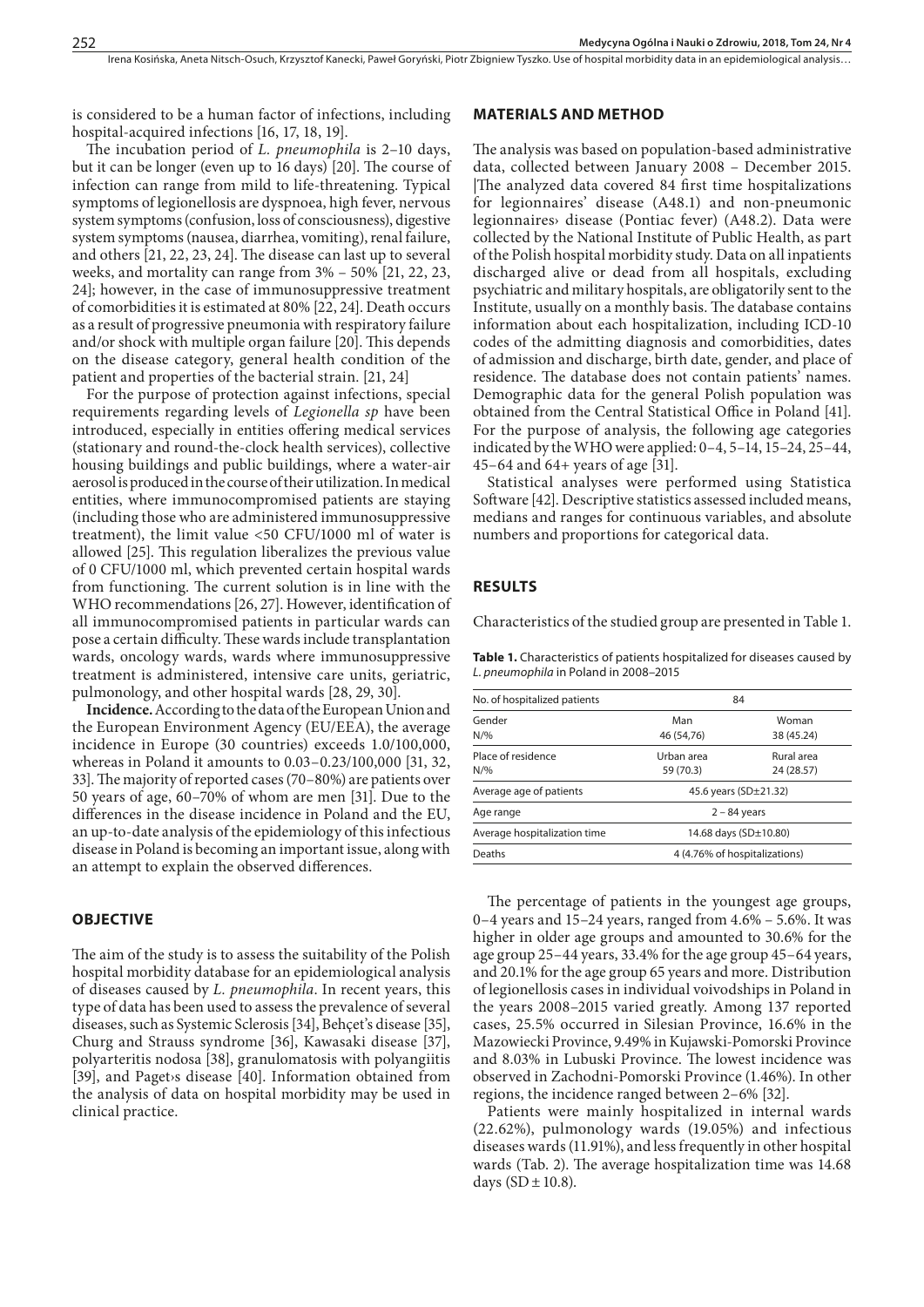Irena Kosińska, Aneta Nitsch-Osuch, Krzysztof Kanecki, Paweł Goryński, Piotr Zbigniew Tyszko. Use of hospital morbidity data in an epidemiological analysis..

**Table 2.** Hospitalization of patients with legionellosis in hospital wards in Poland 2008–2015

| Hospital wards                                                                                                                                              | No. of<br>hospitalizations | Percentage<br>[%] |  |
|-------------------------------------------------------------------------------------------------------------------------------------------------------------|----------------------------|-------------------|--|
| Internal medicine                                                                                                                                           | 19                         | 22,62             |  |
| Pulmonology                                                                                                                                                 | 16                         | 19.05             |  |
| Infectious diseases                                                                                                                                         | 10                         | 11.91             |  |
| Observation and infectious diseases                                                                                                                         | 5                          | 5.95              |  |
| Tuberculosis and lung diseases                                                                                                                              | 4                          | 4.76              |  |
| Anesthesiology and intensive care                                                                                                                           | 3                          | 3.57              |  |
| Others (anesthesiology and intensive care,<br>cardiology, urology, gastroenterology,<br>paediatrics, haematology, nephrology,<br>rheumatology, allergology) | 30                         | 35.71             |  |
| Total                                                                                                                                                       | 84                         | 100.00            |  |

Only 23 patients diagnosed with legionnaires' disease (A48.1) and 3 patients with non-pneumonic legionnaires› disease (Pontiac fever) (A48.2) were treated solely for this condition. They constituted 30.95% of all hospitalized patients in the study period. In the remaining patients (n=58), different comorbidities (1–7) were observed (Tab. 3).

**Table 3.** Number and percentage of comorbidities in patients hospitalized 2008–2015

| $ICD-10$          |          | No. of comorbidities |                |                                   |          |          |      |      |
|-------------------|----------|----------------------|----------------|-----------------------------------|----------|----------|------|------|
|                   | $\Omega$ |                      | 2              | 3                                 | 4        | 5        | 6    |      |
| A48.1             | 23       | 23                   | 9              | 11                                | 6        | 1        | 0    |      |
| A48.2             | 3        | 5                    | $\overline{1}$ | 1                                 | $\Omega$ | $\Omega$ | 0    | 0    |
| Percentage<br>[%] |          |                      |                | 30.95 33.34 11.90 14.29 7.14 1.19 |          |          | 0.00 | 1.19 |

In 2008–2015, the highest number of hospitalizations (41.7%) was observed in the summer (3rd quarter) and autumn, and the lowest number was reported in the winter (Fig. 1).



**Figure 1.** Hospitalization of patients with A48.1 and A48.2 in 2008–2015, in relation to seasons in Poland

In the 2008–2015 period, there were 4 deaths among hospitalized patients, which constituted 4.76% of hospitalizations. The total number of deaths in Poland in the analyzed period of time was 18 (Tab. 4).

**Table 4.** Number of legionellosis cases and deaths in the EU and Poland in 2008–2015

| Lear | European Union  |        |                          | Poland          |                |                          |
|------|-----------------|--------|--------------------------|-----------------|----------------|--------------------------|
|      | No. of<br>cases | Deaths | Incidence<br>per 100,000 | No. of<br>casus | Deaths         | Incidence<br>per 100,000 |
| 2008 | 5014            | 363    | 1.16                     | 15              | $\mathbf 0$    | 0.02                     |
| 2009 | 5092            | 414    | 1.11                     | 10              | $\mathbf 0$    | 0.01                     |
| 2010 | 5845            | 440    | 1.25                     | 36              | $\mathbf 0$    | 0.02                     |
| 2011 | 4451            | 361    | 0.98                     | 18              | 4              | 0.02                     |
| 2012 | 5390            | 422    | 1.16                     | 10              | $\overline{2}$ | 0.01                     |
| 2013 | 5401            | 462    | 1.15                     | 11              | 5              | 0.02                     |
| 2014 | 6374            | 461    | 1.34                     | 12              | 3              | 0.03                     |
| 2015 | 6521            | 456    | 1.36                     | 23              | 4              | 0.04                     |
|      |                 |        |                          |                 |                |                          |

*Source:* Own work based on UE/EEA [31].

#### **DISCUSSION**

Analysis of legionellosis cases in Poland in 2005–2009 [33] showed that the highest number of cases occurred in 2006 (89 cases, which corresponds to the incidence of 0.23/100,000 population). As a rule, the number of cases reported in the EPIMELD, an infectious disease register, was higher than the number of hospitalized patients in 2008–2015. In total, in the mentioned period of time, 136 disease cases were reported, compared to 84 hospitalization cases. This comparison shows that in the case of legionellosis, the use of hospital morbidity data results in the underestimation of the disease incidence. The number of cases reported by hospitals seems not to include cases confirmed in epidemiological studies by sanitary and epidemiological stations, which ended after a patient was discharged from hospital.

A comparison of incidence in Poland and the 30 EU/EEA countries shows a significant underestimation of legionellosis incidence in Poland [31.33]. Considering the observed incidence level in Europe, over 380 cases of legionellosis per year should be reported in Poland. For comparison, in the analyzed period there were 475 cases of legionellosis, including 75 deaths (15.8%), reported in the Czech Republic, which is a country with a smaller population than Poland and has similar climate conditions. When comparing data across countries, it should be taken into consideration that the Polish data include the total number of A48.1 and A48.2 diagnoses, whereas the second code is not included in the EU/EEA data [31, 32].

Differences were also observed between Poland and the EU/EEU with regard to the disease incidence in men and women. In the analyzed period (2008–2015), the incidence rate per 100,000 people in Europe was much higher for men than for women, and amounted to 1.41–1.94/100,000 and 0.55–0.77/100,000, respectively. In Poland, the incidence rate for men reached 0.03–0.12/100,000, average 0.06/100,000, whereas the rate for women amounted to 0.01–0.07/100,000, average 0.03/100,000 (EU/EEA) [31].

The situation presented above seems surprising in the light of the fact that research on *Legionella sp.* and Legionella-like amoebal pathogens (LLAP) was carried out in Poland as early as in the 1980s. This research focused on the occurrence of *Legionella sp.* and LLAP bacteria in water and their interaction with amoebae. The study conducted involved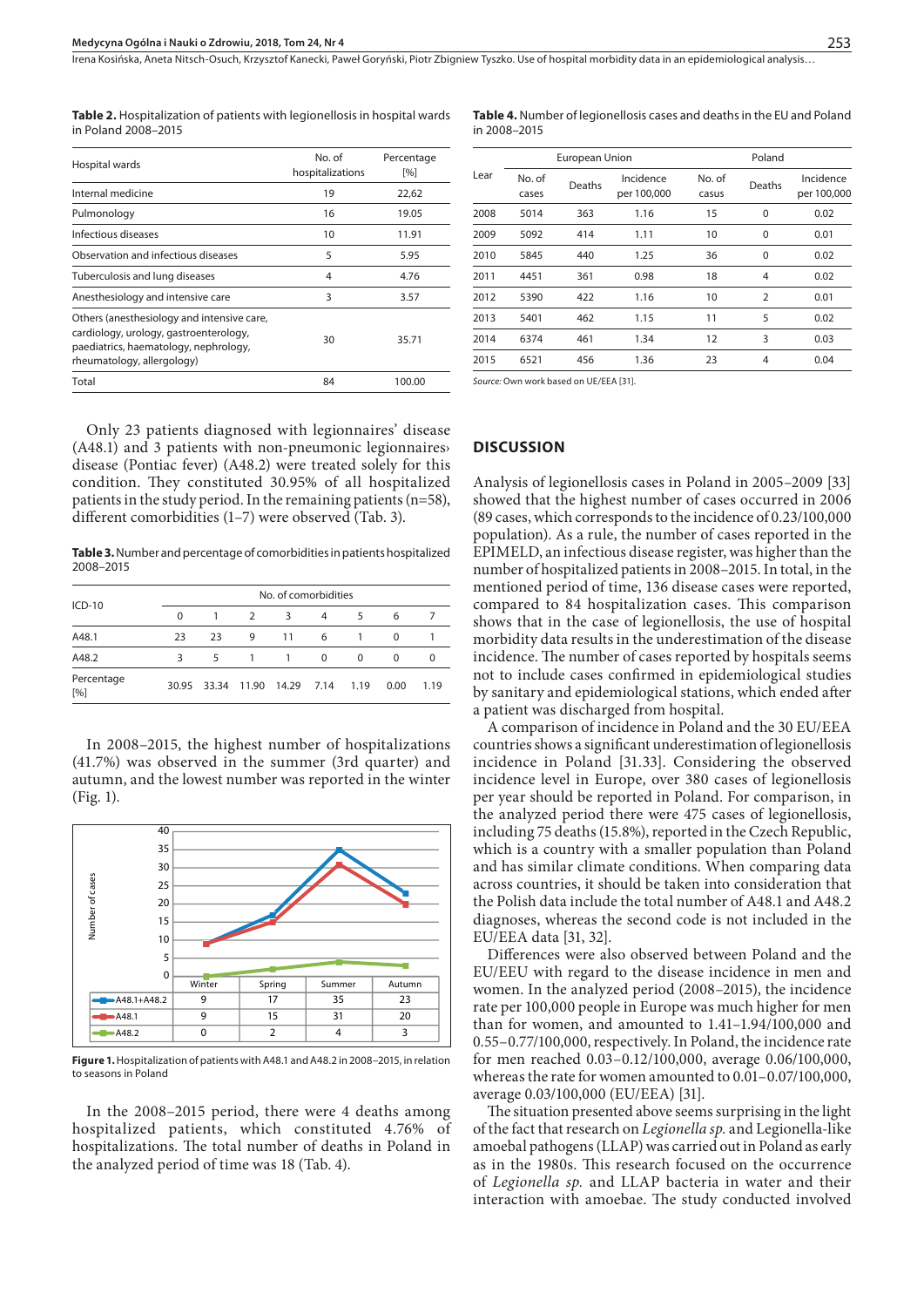members of selected risk groups (gardeners, workers of drilling platforms) who were exposed to water-air aerosol contaminated with these bacteria. The study was limited to infections caused by *L. pneumophilla*bacteria classified as serogroup 1 (*L. pneumophilla* sg1) [7]. A breakthrough occurred in 1997, when official cooperation between Poland and the European Working Group on Legionella Infections (EWGLI) was initiated. EWGLI was a group of experts whose task was to conduct epidemiological investigations for suspected cases of legionellosis pneumonia. At that time, the Polish Institute of Hygiene (currently, National Institute of Public Health – National Institute of Hygiene) appointed a team of researchers, nominated by the Ministry of Health, who participated in epidemiological investigations and studies conducted by an international group of experts [33].

EWGLI/ELDSNet data show a certain seasonality of the disease in Europe, which is associated with the summer period (August-September), when there are the most favourable thermal conditions in Europe for the growth *of L. pneumophila* bacteria in water installations in hotels, cruise ships, water parks or fountains [42, 43]. Data from 2008–2015 reveal seasonality of disease cases, with the highest intensification in the third quarter, which could confirm the tendency observed in the European data (Fig. 1). There is only one study [21] which shows no seasonality of legionellosis cases in Poland.

It is difficult to attribute the differences in the occurrence of the disease across provinces to environmental factors or differences in the health care system. The reason behind these differences, as well as the low level of disease reporting in Poland in general, should be sought in the procedures of pneumonia diagnostics. Diagnostics of diseases with symptoms of dyspnoea, high fever, nervous system symptoms (confusion, loss of consciousness), digestive system symptoms (nausea, diarrhea, vomiting) and renal failure, as well as diagnostics of suspected pneumonia, give particular consideration to data on risk factors obtained in the interviews.

The key risk factors for legionnaires' disease are as follows: environmental factors – occurrence of *L. pneumophila* strains in water systems and installations in a number that can pose a threat, properties of the strains and time of exposure to contaminated water-air aerosol [9]. Human risk factors are: immunosuppressive treatment, recurrent and chronic respiratory diseases, metabolic diseases (diabetes), smoking, alcohol abuse, international travels to places with an increased risk of exposure to water-air aerosol [42, 43], hospitalizations, spending free time in aquaparks, jacuzzi and shopping malls, [29, 30, 44], sanatorium treatment, work places, such as: car washes, plantations, cooling towers and sanatoriums) [14, 29]. Legionellosis cases can therefore be divided into out-of-hospital cases (acquired in the social environment), hospital cases and travel-related cases. [27]. According to ECDC, the following legionellosis sources can be distinguished: community, travel abroad, domestic travel, healthcare associated sources and others.

The above-mentioned risk factors should be determined in the physical examination, for the purpose of further diagnostic proceedings aimed at the microbiological confirmation or exclusion of *L. pneumophila* as the etiological factor of the disease.

Following the ECDC guidelines, the causes of legionellosis in Poland can be referred to as mostly indefinite – 25.0%

– 75.0% of cases. In the EU/EEU countries, an indefinite cause was found in 6.9–13.8% of cases. The dominant source of legionellosis in the EU/EEA was community – 60.04–69.0% of cases in the period 2008–2015, with the average of 63.5%. Travel abroad were another source of the disease in the EU/ EEA and remained at a steady level (8.2–11.4%, average 9.0%). They were followed by domestic travels – 6.6–9.5%, with an average of 8.1%. Healthcare associated sources of disease also remained at a steady level in the EU – 6.0– 8.3% (average 7.6%). In Poland, foreign travel accounted for 19.6% of cases, on average, and their distribution differed (0,0–50,0%). National travels were reported as a source of legionellosis in Poland only in 2008 and 2009 (8.3% and 20.0%, respectively) [31].

Comparison of data on infection sources indicates huge differences between Poland and the EU/EEA region. In the European countries, the source of most legionellosis cases is community (e.g. France, Germany), whereas in Poland the cause of disease is most frequently described as 'unknown'. These differences can be due to the small number of cases registered in Poland.

It is worth noting that diagnosis and treatment of diseases caused by *L. pneumophila* takes place in various hospital wards. This shows that physicians referring patients for hospital treatment most probably do not formulate the suspicion of *L. pneumophila* etiology. However, an accurate environmental interview should be carried out at the beginning of the diagnosis process.

An important element in the study on epidemiology of infectious diseases is a joint assessment of both clinical condition and results of laboratory tests, in particular microbiological and immunological tests. An analysis of disease cases caused by *L. pneumophila* based only on the results of laboratory tests may give a false picture of the actual prevalence of the disease. On the other hand, infections caused by *L. pneumophila* can be treated without identifying the infectious agent, which is often the case in outpatient care. In this case, the actual incidence of diseases caused by *L. pneumophila* may be higher than the incidence determined on the basis of hospital data. A proper solution to this problem requires organizational changes in the functioning of outpatient healthcare or implementation of procedures for identification of infectious agents at the beginning of treatment.

The presented study used data from the Polish hospital morbidity database. It should be assumed that the doctor's indication of the disease code results from the diagnosis of clinical symptoms of the infection, which has been confirmed in additional laboratory tests. The statutory obligation to provide data on recognized disease entities guarantees a high level of data completeness.

A certain limitation of this study is the inability to directly verify the diagnosis of an individual patient. However, a significant benefit of the study is assessment of the disease incidence based on data covering almost the whole population of Poland.

One solution that could increase data credibility would be the possibility of correcting earlier data on the basis of the results of laboratory tests, which the doctor receives after hospitalization is completed and patient care is no longer required. In the future, the proposed solution can reduce the differences between the data on the prevalence of legionellosis in Poland and in other European countries.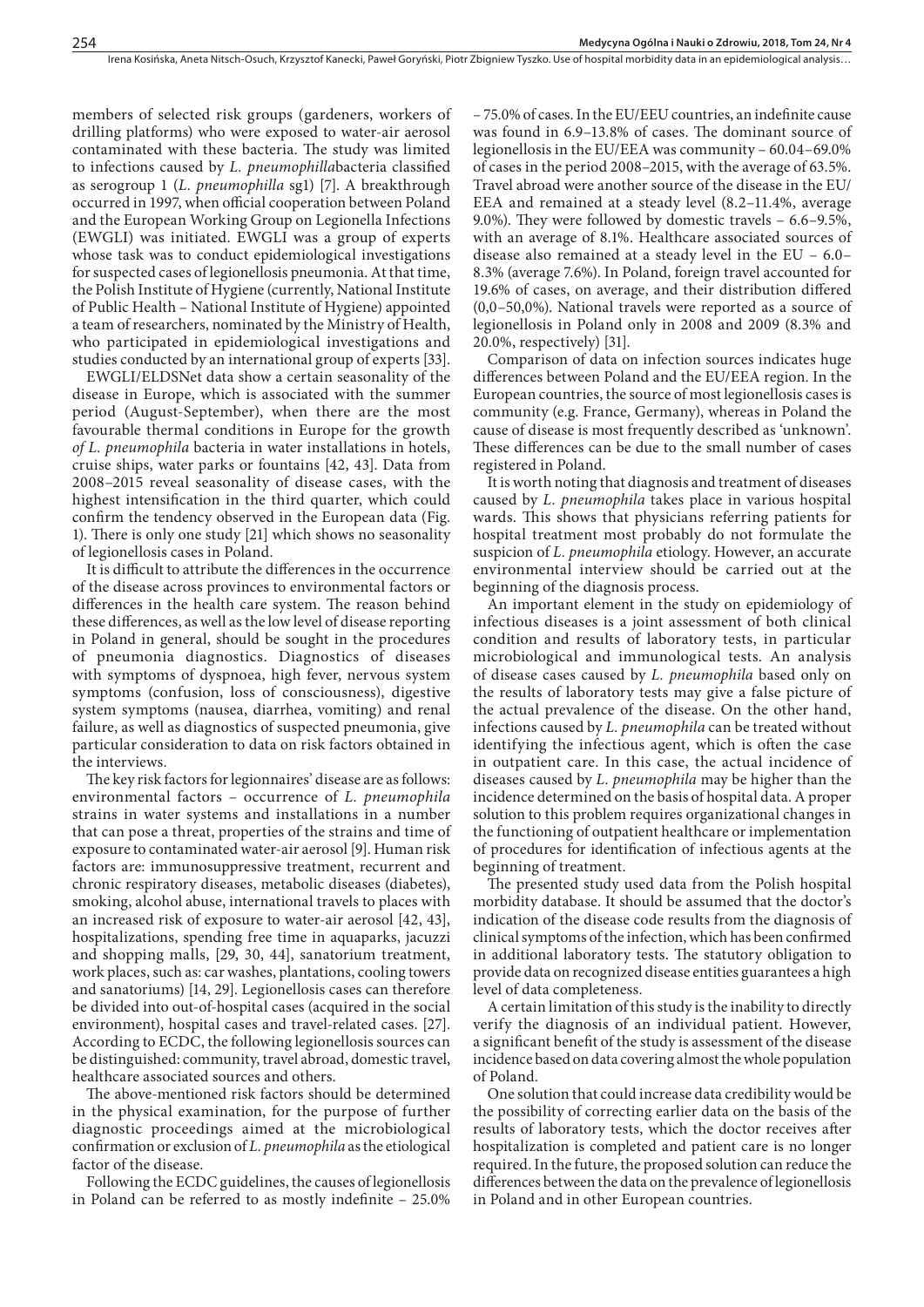Irena Kosińska, Aneta Nitsch-Osuch, Krzysztof Kanecki, Paweł Goryński, Piotr Zbigniew Tyszko. Use of hospital morbidity data in an epidemiological analysis..

#### **CONCLUSIONS**

Neither the analyzed data on hospital morbidity nor other information on the occurrence of diseases caused by *L. pneumophila* infections that is available in Poland are sufficient for a full epidemiological analysis.

- 1. Low incidence rates for diseases caused by *L. pneumophila* are most likely the result of poor recognition of these diseases, which might result from inadequate consideration of environmental factors in physical examination.
- 2.In order to improve the diagnosis of diseases caused by *L. pneumophila*, it is of crucial importance to carefully consider environmental factors in the physical examination, especially in the case of a patient with symptoms of pneumonia.
- 3. If environmental risk factors for a *L. pneumophila* infection are identified, microbiological testing should be a standard procedure.
- 4.The pre-graduate and postgraduate training of physicians should provide better knowledge and skills related to the environmental determinants of health.

#### **REFERENCES**

[http://www.euro.who.int/en/health-topics/Health-systems/public-health-\)](http://www.euro.who.int/en/health-topics/Health-systems/public-health-) services/policy/the-10-essential-public-health-operations. (Access: 2015- 05-15).

- 1.Act of 29 Jun 1995 on public statistics. Journal of Laws of 1995 no. 88, item 439, as amended
- 2.International Statistical Classification of Diseases and Related Health Problems, ICD-10, Volume I, 2009 World Health Organization 2009.
- 3.Pancer K., Stypułkowska-MisiurewiczH.Pontiac fever extrapulmonary form of legionellosis. [Polish]. Przegl. Epidemiol., 2003, 57:607–612.
- 4.Edelstein PH, Cianciotto NP. Legionella. In: Mandell, Douglas, and Bennett's Principles and Practice of Infectious Diseases (Eighth Edition), Elsevier, 2015.
- 5.Palusińska-Szysz M, Cendrowska-Pinkosz M. Occurrence and pathogenicity of the family of Legionellaceae. PostepyHigMedDosw., 2008; 62: 337–353.
- 6.Stypułkowkska-Misiurewicz H, Pancer K. Legionellosis a newthreat in Poland. [Polish].Przegl. Epidemiol, 2002, 56:567–76.
- 7.http://www2.mz.gov.pl/wwwmz/slajd?mr=m4&ms=1&ml=pl&mi=5& mx=0&mt=&my=9&ma=04066 1/1. Annexes to the Ordinance of the Minister of Health of March 11, 2005 Annex No. 1, Emergencymicrobes [Polish].
- 8.Mouchtouri V, Velonakis E, Gotziana G, at al. Risk Factors for Contamination of Hotel Water Distributions Systems by Legionella Species. Appl Environ Microbiol, 2007 Mar; 73(5): 1489–1492.
- 9.Stout JE et al., Role of Environmental survillance in determining the risk of hospital acquired legionellosis: a national surveilance study with clinical correlation. Infect. Control Hosp, epidemiol., 2007, 28, 818–824.
- 10.Leoni E. et al. Control of Legionella pneumophila contamination in respiratory hydrotherapy system with sulfurous spa water. Infect. Control HospitalEpidemiol. 2006, vol 27: 716–721.
- 11.Pancer K. Sequence-based typing of Legionella pneumophila strains isolated from hospital water distribution system as a complementary element of risk assessment of legionellosis in Poland. AAEM 2013, 20: 436–440.
- 12.Luck C.P. Jacobs., Roske I., Schroter-Bobsin U, Dumke R, Gronow S. Legionella desdenensis sp. nov. isolated from the river Elbe near Drezden in Germany. International Journal of Systematic and EvolutionaryMicrobiology, 2009.
- 13.Quinn C.Demirjian A, Lucas C et al. Legionnaires'disease outbreak at a long-term care facility caused by a cooling tower using an automated disinfection system – Ohio, 2013. J EnvironHealth. 2015:78(5):8–13.
- 14.World Health Organization (2005). Water Safety Plan Manual: stepby-step risk management for drinking-water suppliers. http://apps.who. int/iris/handle/10665/75141
- 15.Pancer K et al., Sequence based typing and pre-absorbtion test in retrospetctive analysis of a pseudo-outbreak of Legionell infections differentiates true cases of legionellosis, AAEM 2012, 19:437–443.
- 16.Murdoch DR. Diagnosis of Legionella Infection. ClinInfectDis. 2003, 36(1): 64–69.
- 17.Pancer K, Matuszewska R, Bartosik M,Kacperski K, Krogulska B. Persistent colonization of 2 hospital water supplies by L. pneumophila strains through 7 years; sequence based typing and serotyping as useful tools for complex risk analysis. AAEM 2013, 20:697.
- 18.Helbig JH. at al. Pan-European study on culture-proven Legionnaires disease: distribution of Legionella pneumophila serogroups and monoclonal subroups. Eur J ClinMicrobiolInfectDis 2002, 21:710–716.
- 19.http://www.who.int/mediacentre/factsheets/fs285/en/, [data dostępu 30.01.2018]
- 20.Pancer K, Stypułkowska-Misiurewicz H.Epidemiology of illnessescaused by Legionella. [Polish] Borgis – Nowa Medycyna 1/2009, s. 61–65.
- 21.Pancer K. Legionnaires' disease risk factors, characteristic clinical symptoms. [Polish] Przegląd Epidemiologiczny 2010, 64:297–302.
- 22.Maziarka D, Matuszewska R, Krogulska B. Healththreatsrelated to the occurrence of Legionella bacteria in waterinstallations of healthcarefacilities. Interpretation of watertest results and review of recommendations and regulations in selectedcountries. [Polish] NIZP-PZH, Warszawa 2016.
- 23.Juda T. Legionellosis anexperience of the ProvincialSpecialistHospital in Jastrzębie Zdrój – clinicalcases. [Polish] Borgis – Nowa Medycyna 1/2009, s.68.
- 24.Regulation of 7 December 2017 of the Minister of Health on the quality of waterintended for humanconsumption. Journal of Laws 2017, item 2294. [Polish]
- 25.Bartram J, Chartier Y, Lee JV, Pond K, Surman-Lee S. (Ed), Legionella and the prevention of Legionellosis. WHO 2007.
- 26.Moore M, Shelton S, Updated Guidelines for the Control of Legionella in Western Pansylvania. RAND Corporation, Allegheny County Health Deartment, Pitsburg Regional Health Initiative. October 2014.
- 27.Kamińska A, Strzemieczna A.Regulation of the Minister of Health on the quality of waterintended for humanconsumption. [Polish]. Comment. GIS, Warszawa 2017. s.48.
- 28.Kool JL, Fiore AE, Kioski CM et al. More than 10 years of unrecognized nosocomial transmission of Legionaires'disease among transplant patients. InfectCtrl and HospEpi. 1998;19:898–904.
- 29.Lai CC, Tan CK, Chou CH at al. Hospital-acquired pneumonia and bacteriemia caused by Legionella pneumophila and bacteremia caused by Legionella pneumophila in an immunocompromised patient. Infection. 38(2):135–137, 2010.
- 30.https://ecdc.europa.eu/en/legionnaires-disease/surveillance/atlas (access: 31.01.2018)
- 31.Infectiousdiseases and poisoning in Poland.NIZP-PZH [http://wwwold.](http://wwwold.pzh.gov.pl/oldpage/epimel/index_p.html) [pzh.gov.pl/oldpage/epimel/index\\_p.html](http://wwwold.pzh.gov.pl/oldpage/epimel/index_p.html) [Polish](access: 31.01.2018)
- 32.Pancer K. Napiórkowska A. Gut W, Stypułkowska-Misiurewicz H. Demographic characteristics of reported cases of legionellosis in years 2005–2009 in Poland in comparison to EWGLI data. [Polish] PrzeglEpidemiol 2011, 65:433–440.
- 33.Kanecki K, Goryński P,Tarka P, Wierzba W, Tyszko P. Incidence and prevalence of Systemic Sclerosis (SSc) in Poland – differences between rural and urban regions. Ann AgricEnviron Med. 2017; 24(2): 240–244. doi: 10.5604/12321966.1233570
- 34.Kanecki K, Nitsch-Osuch A, Goryński P, Tarka P, Kutera A, Tyszko P. Behçet disease: a rare systemic vasculitis in Poland. Pol Arch Intern Med. 2017 Oct 31;127(10):652–6.
- 35.Kanecki K, Nitsch-Osuch A, Gorynski P, Tarka P, Tyszko P. Hospital Morbidity Database for Epidemiological Studies on Churg-Strauss Syndrome. Adv Exp Med Biol. 2017;980:19–25.
- 36.Kanecki K, Mikołajczyk M, Tyszko P. Kawasaki disease: increasing incidence in Poland. Scand J Rheumatol. 2016 Jan;45(1):82–3.
- 37.Kanecki K, Nitsch-Osuch A, Gorynski P, Wierzba W, Tarka P, Tyszko P. Polyarteritis nodosa: decreasing incidence in Poland. Arch Med Sci [Internet]. 2017 Oct 5 [cited 2018 Mar 11];13(1). Available from: [https://](https://www.termedia.pl/Journal/-19/Streszczenie-30120) [www.termedia.pl/Journal/-19/Streszczenie-30120](https://www.termedia.pl/Journal/-19/Streszczenie-30120)
- 38.Kanecki K, Życińska K, Moskalewicz B, Tyszko P. Granulomatosis with polyangiitis in Poland – epidemiological study. Reumatologia/ Rheumatology. 2014 Jun 1;2:99–104.
- 39.Kanecki K, Nitsch-Osuch A., Goryński P., Bogdan M., Tarka P., Tyszko P.: Paget disease among hospitalized patients in Poland. Ann AgricEnviron Med. 2018; 25, 1: 182–185. DOI: 10.26444/aaem/81080.
- 40.Central Statistical Office of Poland. [cited 2018 Oct 13]. Available from: [http://stat.gov.p](http://stat.gov.p/)l
- 41.Statistica Software (StatSoft, Inc, 2011)
- 42.Pancer K. Travel-associatedLegionnaires' disease(TAP-LD) in Poland and in Europe.[Polish] Nowa Klinika. Medycyna Zakażeń 2009, 16:237–741.